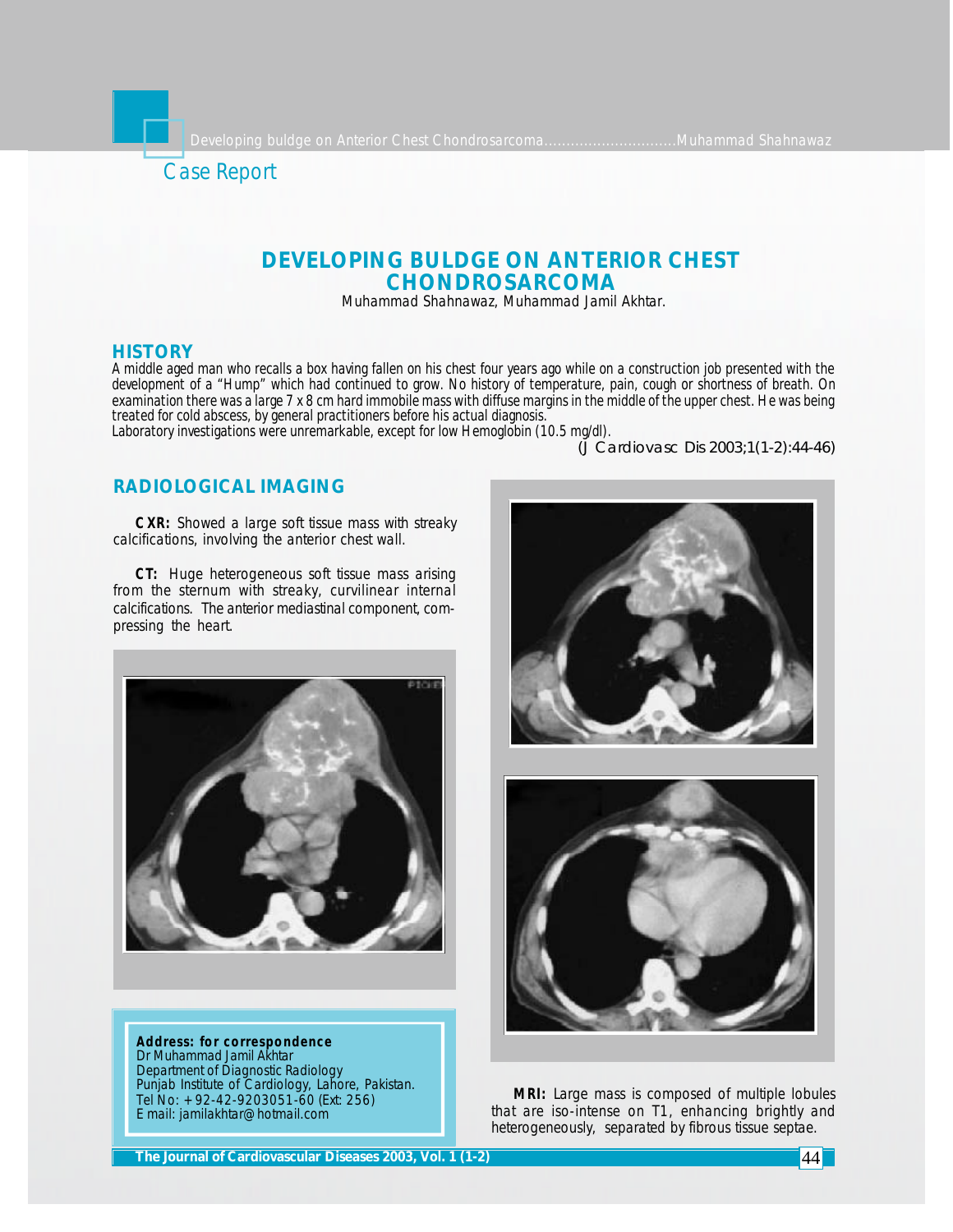



**Radiological Diagnosis:** Chondrosarcoma **Pathology:** Chondroblastoma

### **DISCUSSION**

Chondrosarcoma is the third most common primary bone tumor, following multiple myeloma and osteosarcoma. It is seen in older patients and more often in males. It generally follows a slow clinical evolution, can grow to substantial sizes and metastasize late. Most are primary (76%) and are central (endosteal, medullary chondrosarcomas). Chondrosarcomas can also be secondary (15%), arising from the cartilagenous cap of an osteochondroma most frequently seen in patients with multiple exostosis (Ollier's and Maffucci's). Dedifferentiated chondrosarcomas (higher-grade tumor) and clear cell chondrosarcomas (low grade) are less common varieties.

Chondrosarcoma is a tumor of cartilagenous tissue, which is characteristically composed of lobules separated by fibrous septae. Enchondral ossification around these lobules gives rise to the classic arcs and rings (or C's and O's). There can also be flocculent / punctate calcification within these lobules, or streaky dystrophic calcification related to areas of necrosis. They are generally larger than enchondromas with an average maximal dimension of 5-10cm.

Chondroblastomas (also known as Codman's tumor) are uncommon benign tumors seen in young patients (80% between 5-25 yrs), and males> females. They are usually small (1-7cm in diameter) and found in the epiphysis of extremities. Histologically, there are chondrocytes mixed with giant cells and there may be small lobules of chondroid matrix. There is no recognized malignant counterpart.